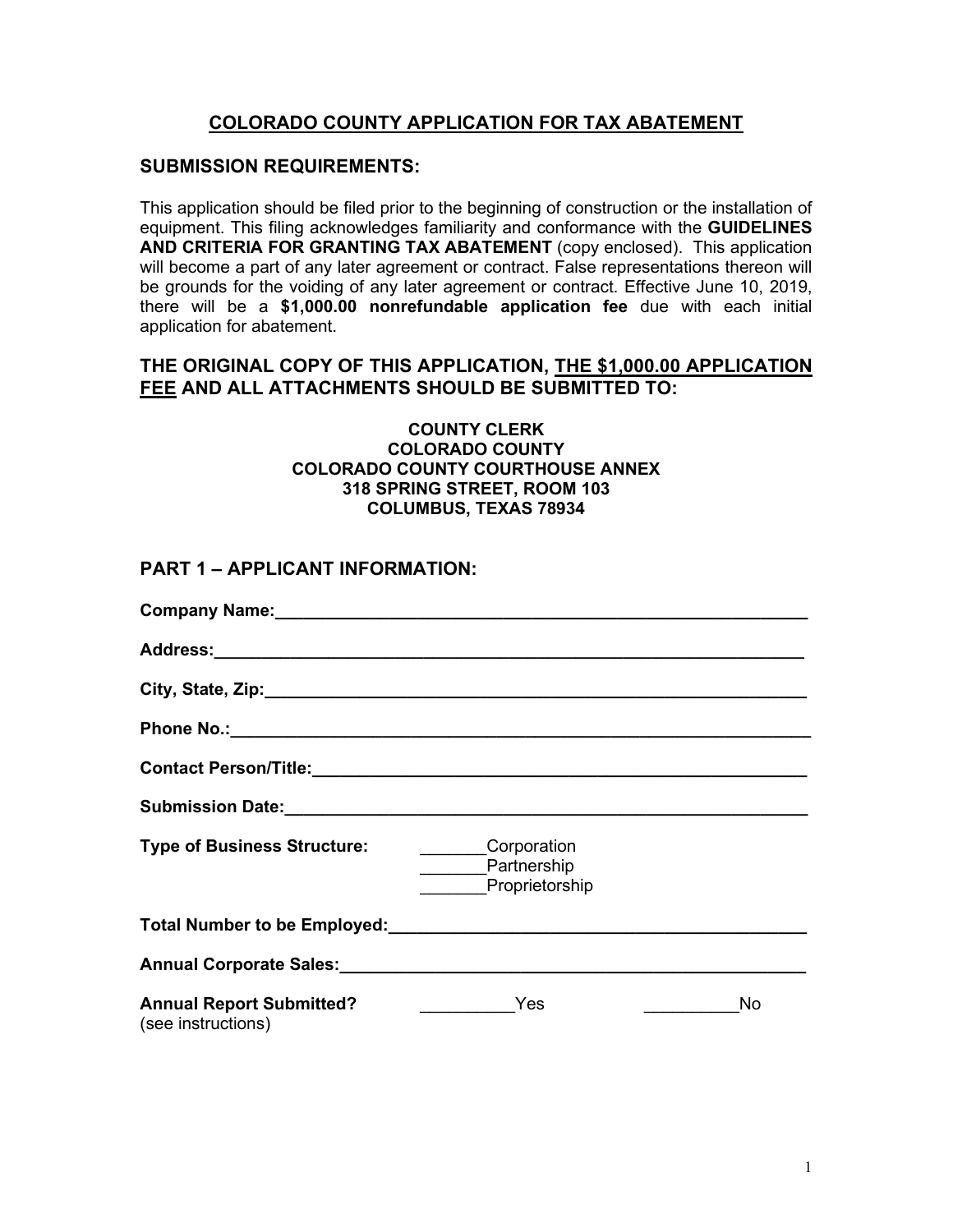## **PART II – PROJECT INFORMATION:**

| <b>Check Type of Facility to be Abated:</b>                                                                           |                                                                                                                       |  |  |  |
|-----------------------------------------------------------------------------------------------------------------------|-----------------------------------------------------------------------------------------------------------------------|--|--|--|
| Manufacturing<br><b>Research Facility</b><br>Regional Entertainment<br>Hotel/Motel                                    | <b>Regional Service</b><br><b>Regional Distribution</b><br><b>Other Basic Industry</b>                                |  |  |  |
| <b>Location and Legal Description of Property:</b><br>(attach map and metes and bounds or complete legal description) |                                                                                                                       |  |  |  |
|                                                                                                                       |                                                                                                                       |  |  |  |
| Proposed Facility is located in the following taxing jurisdictions:                                                   |                                                                                                                       |  |  |  |
|                                                                                                                       |                                                                                                                       |  |  |  |
|                                                                                                                       |                                                                                                                       |  |  |  |
|                                                                                                                       | Drainage District: <u>Container and Container and Container and Container and Container and Container and Contain</u> |  |  |  |
|                                                                                                                       |                                                                                                                       |  |  |  |
|                                                                                                                       |                                                                                                                       |  |  |  |
| This Application Is For A:<br><b>New Plant</b>                                                                        |                                                                                                                       |  |  |  |
|                                                                                                                       | Expansion                                                                                                             |  |  |  |
|                                                                                                                       | Modernization/Improvements                                                                                            |  |  |  |

### **PART III- PROJECT DESCRIPTION:**

### **Attach a statement of the project which:**

- 1. Describes the Product(s) or Service(s) to be provided.
- 2. Fully explains the project to be undertaken.
- 3. Describes the site and existing improvements.
- 4. Describes all proposed improvements to be made.
- 5. Provides a list of improvements and fixed equipment for which abatement is requested.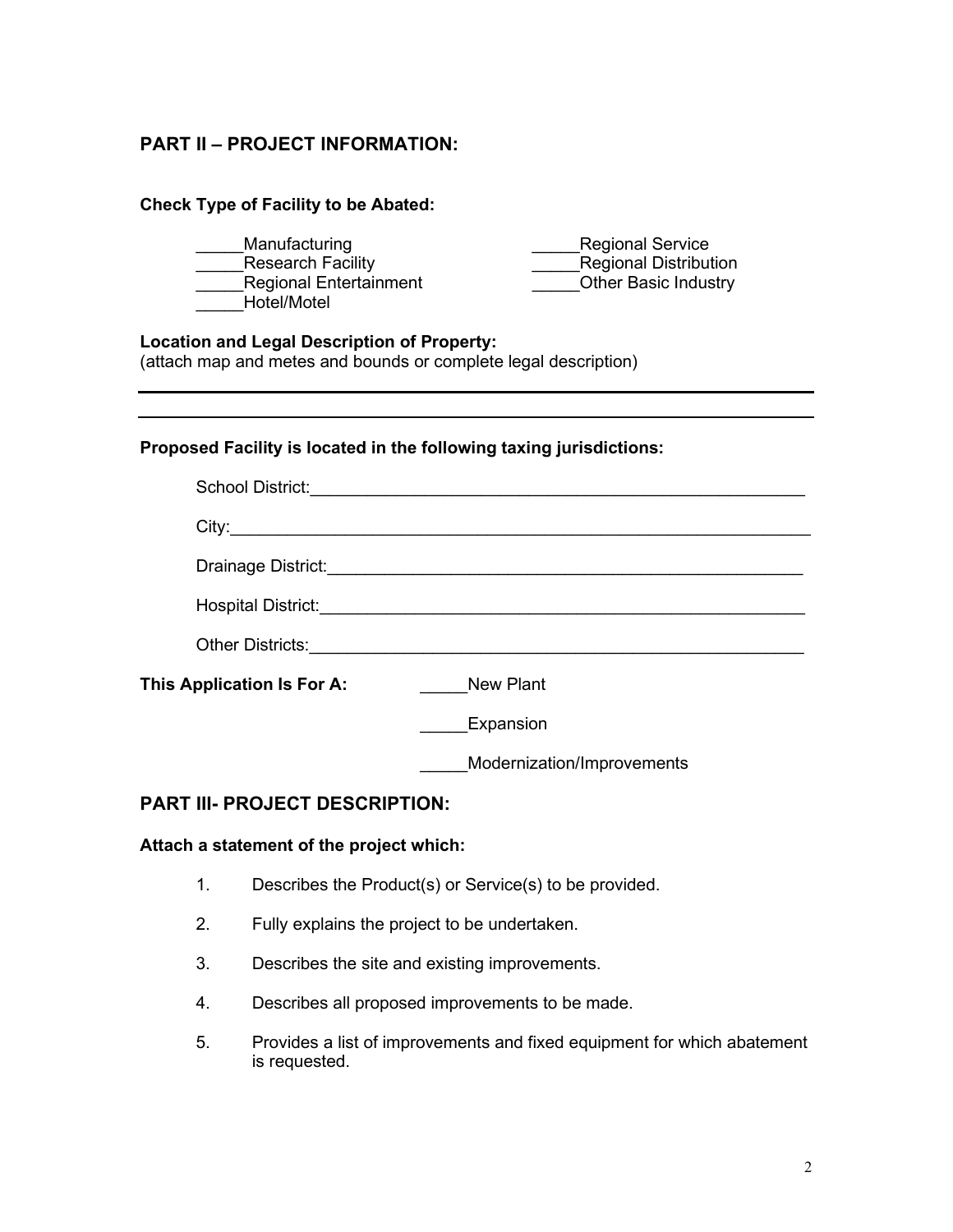# **PART IV – ECONOMIC IMPACT INFORMATION:**

| Item A. | Original Investment in Improvements: Change and China and China and China and China and China and China and Ch                 |  |  |
|---------|--------------------------------------------------------------------------------------------------------------------------------|--|--|
| Item B. |                                                                                                                                |  |  |
|         | If existing facility, what is the current employment?_____________<br>Estimate number of plant jobs:                           |  |  |
|         |                                                                                                                                |  |  |
|         |                                                                                                                                |  |  |
|         | At Startup/Opening: Manual Content of Startup/Opening:                                                                         |  |  |
|         | Employment at end of year:                                                                                                     |  |  |
| Item C. | <b>Construction Estimates:</b>                                                                                                 |  |  |
|         |                                                                                                                                |  |  |
|         |                                                                                                                                |  |  |
| Item D. | <b>School District Impact Estimates:</b>                                                                                       |  |  |
|         | Give number of Families transferred to area: ___________________________________                                               |  |  |
|         |                                                                                                                                |  |  |
| Item E. | <b>City Impact Estimates:</b>                                                                                                  |  |  |
|         | Volume of Treated Water required:<br>University management of Treated Water required:                                          |  |  |
|         |                                                                                                                                |  |  |
|         | (Provide a statement on planned water and sewer treatment<br>methods and disposal of effluent if the facility is to be located |  |  |
|         | Has permitting been started? _____Yes  _____No<br><b>NA</b>                                                                    |  |  |
| Item F. | <b>Estimated Appraised Value on Site:</b>                                                                                      |  |  |
|         | Value as of January 1 preceding Abatement:                                                                                     |  |  |
|         | Land: ____________<br>Personal Property:                                                                                       |  |  |

Improvements:\_\_\_\_\_\_\_\_\_\_\_\_\_\_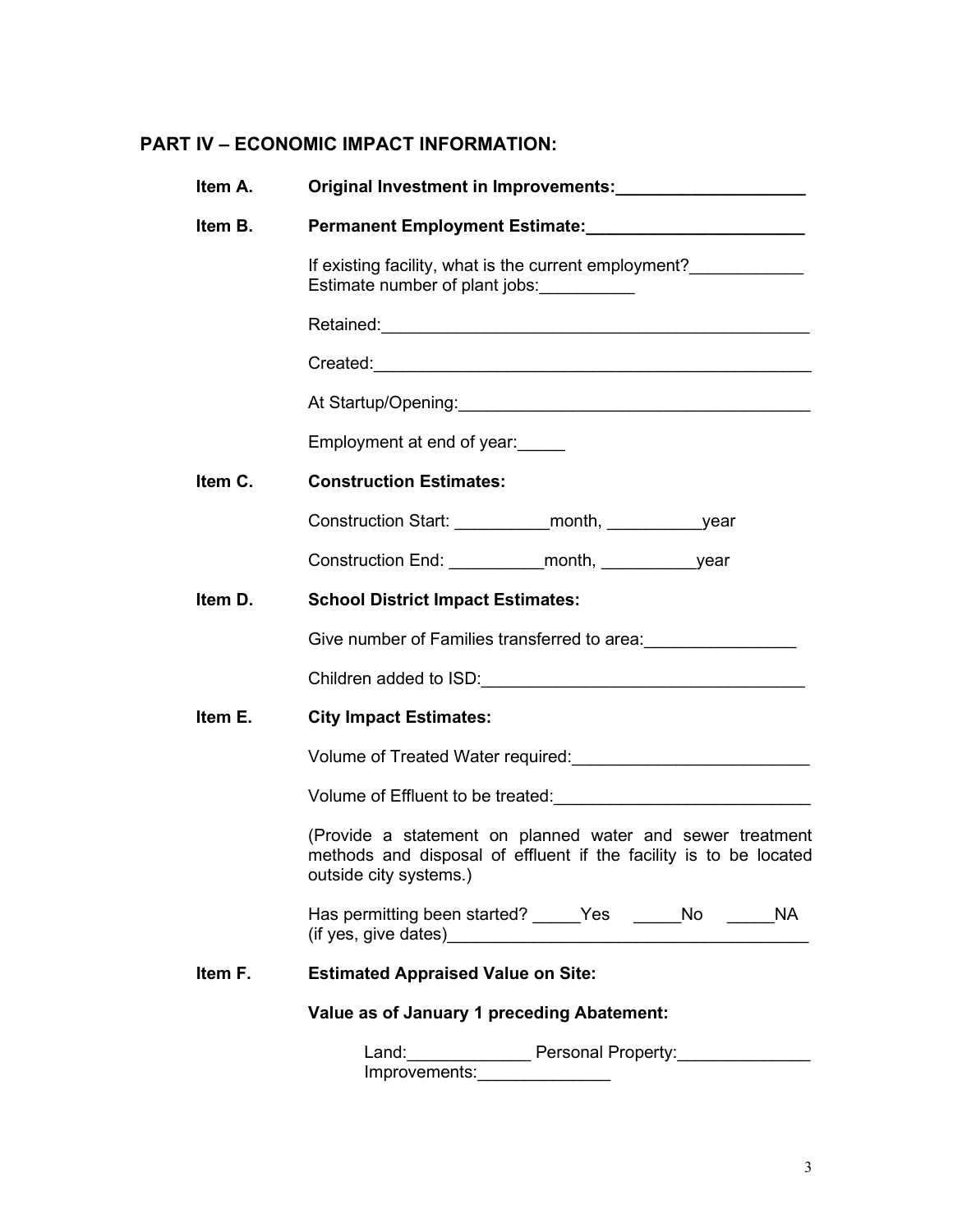|         |             | Value, upon completion of project, NOT subject to abatement:                                                                                                                                                                                                                                          |
|---------|-------------|-------------------------------------------------------------------------------------------------------------------------------------------------------------------------------------------------------------------------------------------------------------------------------------------------------|
|         |             | Land: Personal Property: 2000                                                                                                                                                                                                                                                                         |
|         |             | Improvement: New York Changes 1                                                                                                                                                                                                                                                                       |
|         |             | <b>Estimated Value of Eligible Improvements after Abatement</b><br><b>Agreement expires:</b>                                                                                                                                                                                                          |
|         |             | Land: Personal Property:                                                                                                                                                                                                                                                                              |
|         |             | Improvements: 1997-1997                                                                                                                                                                                                                                                                               |
| Item G. |             | Variance:                                                                                                                                                                                                                                                                                             |
|         |             | Is a variance being sought under Section 3(g) of the "Guidelines<br>and Criteria"? ______ Yes _______ No                                                                                                                                                                                              |
|         |             | If "Yes", attach any supplementary information required.                                                                                                                                                                                                                                              |
| Item H. | <b>Tier</b> |                                                                                                                                                                                                                                                                                                       |
|         | 1.          | Check which tier of abatement you are requesting.                                                                                                                                                                                                                                                     |
|         |             | Tier I (\$250,000.00 TO \$999,999.99)                                                                                                                                                                                                                                                                 |
|         |             | Tier II (\$1,000,000.00 or more)                                                                                                                                                                                                                                                                      |
|         | 2.          | If you are requesting a Tier II abatement and it is<br>determined you fall below the Tier II level, do you wish to<br>Request a Tier I abatement?                                                                                                                                                     |
|         | 3.          | If you are requesting a Tier II abatement, specify how 10<br>new jobs will be created or how your business will prevent<br>the loss of 10 jobs.                                                                                                                                                       |
|         |             |                                                                                                                                                                                                                                                                                                       |
|         | 4.          | Calculate the taxable status all the different types of<br>taxable property, eligible and ineligible, for tax abatement.<br>At the current county tax rate show the amounts of taxes<br>that will be paid to the County and the amounts that would<br>be exempt if the abatement is granted. Example: |
|         |             | Land (Ineligible) = $Value of Land x current tax rate = amount$                                                                                                                                                                                                                                       |

100 Fixed machinery– <u>Value of fixed machinery</u> x rate = amount (Eligible) 100